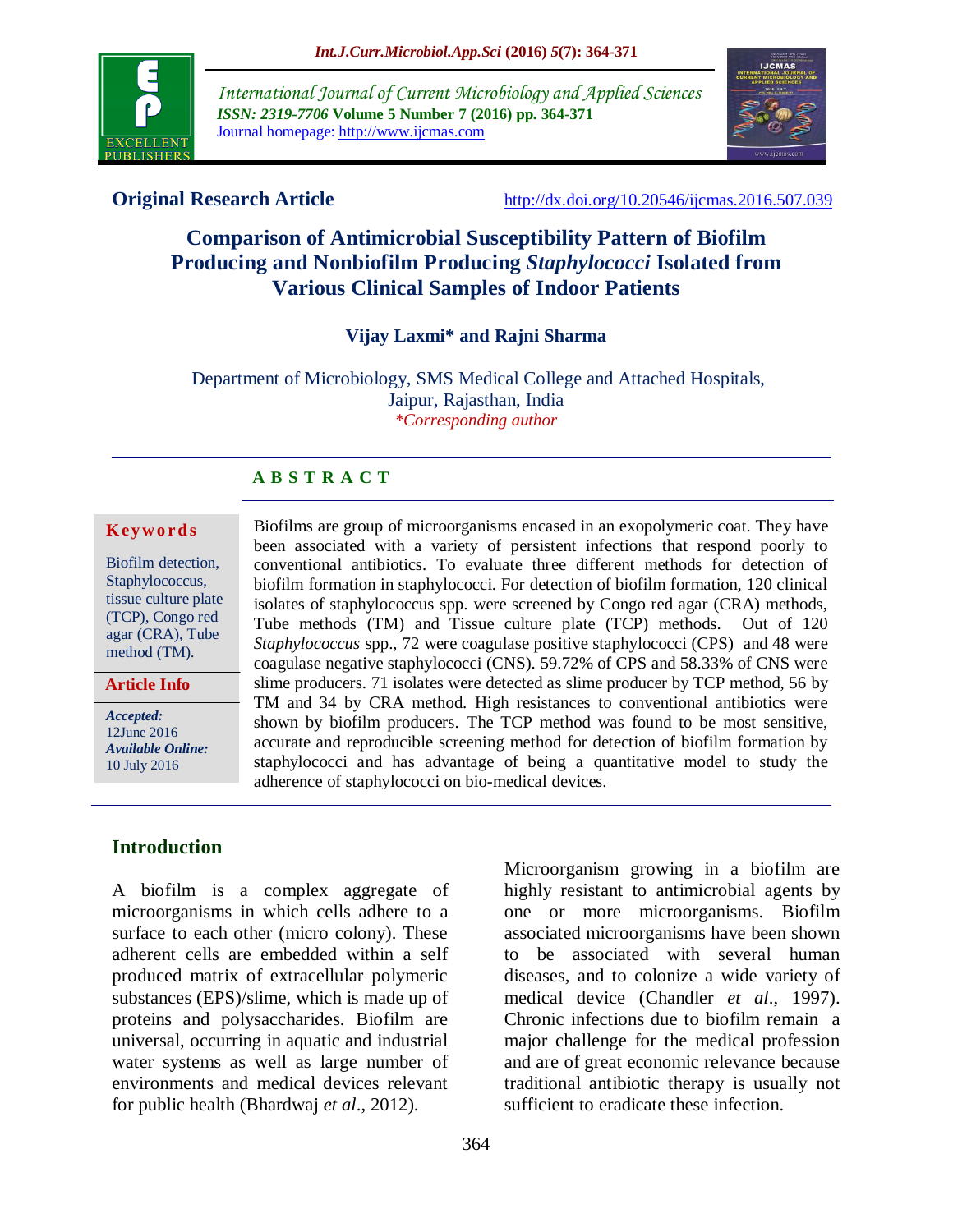Biofilm producing *Staphylococci*  frequently colonize catheters and medicaldevices and may cause foreign body related infections. They easily get attached to polymersurfaces (Deyal *et al*., 2012; Gautam *et al*., 2007; Kandler *et al*., 1986). Crampton *et al.,* showed thatlike*S epidermidis*, *S aureus* also has *ica*locusencoding the function of intracellular adhesionand biofilm formation (Kloos *et al*., 1985). According to a recentpublic announcement from National Institute OfHealth, more than 60% of all infections are caused by biofilm (Kyrikou *et al*., 2007). Biofilm organisms havean inherent resistance to antibiotics, disinfectants and germicides.

Biofilms have been found to be involved in a wide variety of microbial infections in the body. Infectious processes in which biofilms have been implicated include common problems such as urinary tract infections, catheter infections, middle ear infections, formation of dental plaque, gingivitis, coating contact lenses and less common but more lethal processes such as endocarditis infections in cystic fibrosis and infection of permanent indwelling devices such as joint prostheses and heart valves (Leck, 1999). Most recently it has been noted that bacterial biofilms may impair cutaneous wound healing and reduce topical antibacterial efficiency in healing or treating infected skin wounds (Leck, 1999; Muller *et al*., 1993). In recent years, implanted medical devices have been crucial in advancement of patient care and management of serious medical conditions.

Availability of key nutrients, chemotaxis towards surface, motility of bacteria, surface adhesins and presence of surfactants are certain factors which influence biofilm formation (Sambrook *et al*., 1989).

#### **Pathogenic Mechanisms (Sheppard, 2008)**

Different pathogenic mechanisms of the biofilms have been proposed. These include:

- 1.Biofilm allow attachment to a solid surface;
- 2.Division of labor" increases metabolic efficiency of the community;
- 3.Evade host defenses such as phagocytosis;
- 4.Obtain a high density of microorganisms; Exchange genes that can result in more virulent strains of microorganisms;
- 5.Produce a large concentration of toxins;
- 6.Protect from antimicrobial agents; Detachment of microbial aggregates transmits microorganisms to other sites.

The biofilm form of each bacterial type is less sensitive to antimicrobials. Severe mechanisms have been proposed to explain this phenomenon.

- 1.Environmentol gradients within the biofilm may result in varying antibiotic concentrations reaching the individual target bacterium, thus protecting some cells within the colony.
- 2.Varying chemical and pH gradients may affect antimicrobial action.
- 3.Properties of the biofilm matrix may prevent antibiotic penetrance.
- 4.Within the colony, non-dividing or metaboilically quiescent cells (termed persistors) can regenerate the biofilm.

Both *Staphylococcus epidermidis* and *Staphylococcus aureus* are important causes of infections associated with catheters and other medical devices. It has recently been shown that not only *S. epidermidis* but also S. aureus can produce slime and carries the ica operon responsible for slime production. In the operon, coexpression of icaA and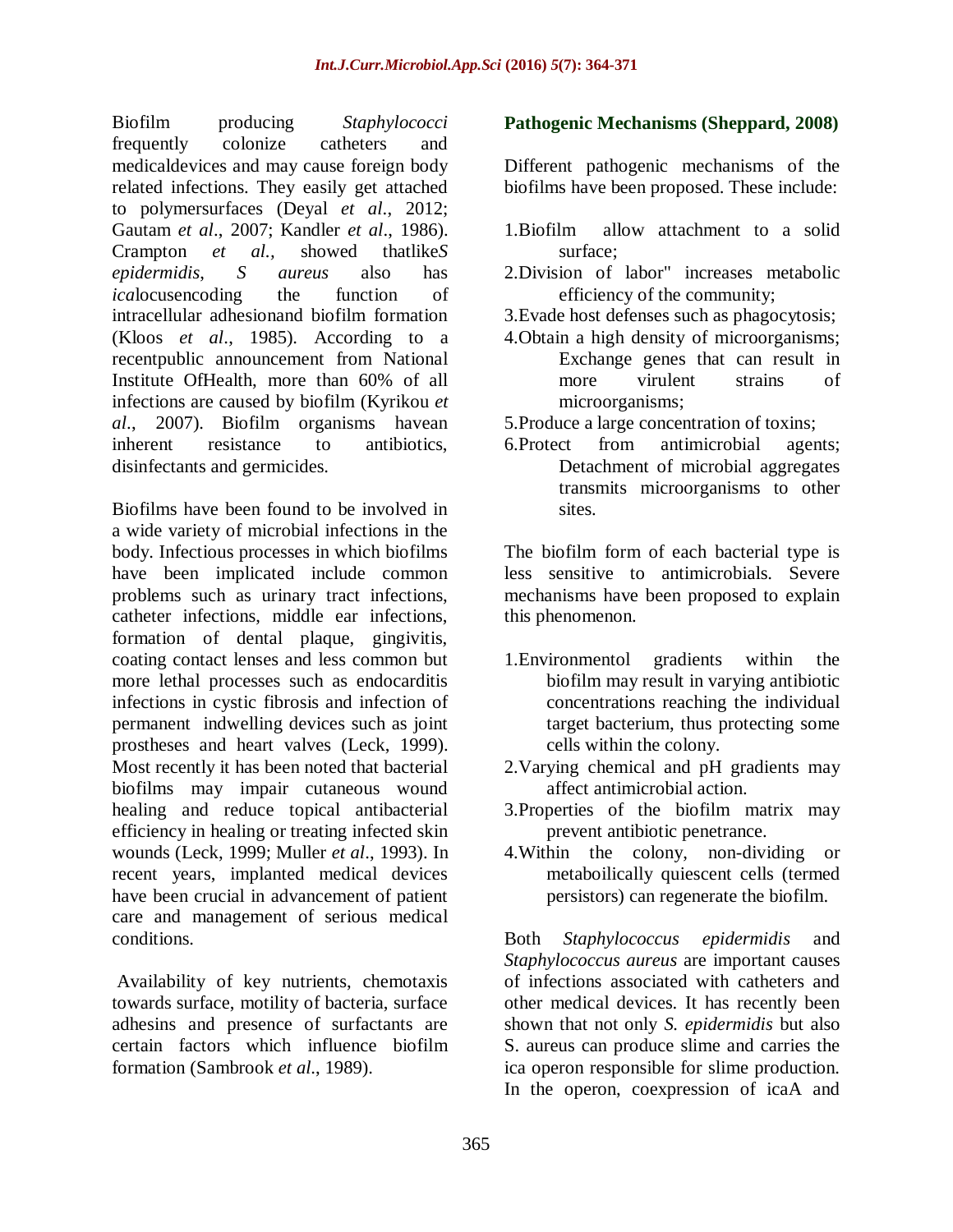icaD is required for full slime synthesis (Sivan, 2011).

We plan to compare the antimicrobial susceptibility of biofilm producers and nonbiofilm producers Staphylococci isolated from our setup, and to find out their antimicrobial susceptibility pattern. This will help our clinicians in prescribing appropriate antibiotic against chronic infection for patients having indwelling devices, chronic rhino sinusitis and non healing wound(burn) who have chances of infections by biofilm producing organism.

The present study was undertaken to detect the prevalence of biofilm producers and nonbiofilm producers *Staphylococci* isolated from clinical samples in laboratory at the Department of Microbiology, S.M.S. Medical college and attached Hospitals, Jaipur, Rajasthan comparing three different methods, viz. tissue culture plate (TCP) method, tube method (TM) and Congo red agar (CRA) method and to assess and compare the antimicrobial susceptibility pattern of biofilm producing and nonbiofilm producing staphylococci.

#### **Materials and Methods**

The present study was conducted in the Department of Microbiology, SMS Medical College and Attached Hospitals, Jaipur (Rajasthan), over a period of one year From October 2011 to September 2012. A total of 120 non-repetitive clinical isolates of Staphylococci obtained from various clinical samples were included in study. Samples were received from patients admitted in the various wards and intensive care units (ICUs) of the hospital during this period. Detailed relevant history such as age, sex, primary disease and associated predisposing diseases was obtained from patients. All the specimen were inoculated on appropriate culture media like blood agar, Mac Conkey

agar and incubated for 24 hour at 37°c. After incubation organism were identified by standard microbiological procedures gram stain appearance, colonial morphology, catalase test, coagulase test (Tamura *et al*., 2007). Reference strains of *Staphylococcus epidermidis* ATCC 35984 (high slime producer), ATCC35983 (moderate slime producer) and ATCC 12228 (nonslime producer) were also included in this study. Detection of biofilm production of 40 *Staphylococci spp*. was done by following three methods. 1. Tissue culture plate (TCP) method 2. Tube method (TM) 3. Congo red agar (CRA) method.

**Tissue Culture Plate:** Method 10 ml of Trypticase soy broth with 1% glucose was inoculated with a loopful of test organism from overnight culture on nutrient agar. The broth was incubated at 37°C for 24 hours. The culture was further diluted 1:100 with fresh medium. 96 wells flat bottom tissue culture plates were filled with 0.2 ml of diluted cultures individually. Only sterile broth was served as blank. Similarly control organisms were also diluted and incubated. All three controls and blanks were put in the tissue culture plates. The culture plates were incubated at 37°C for 24 hours. After incubation, gentle tapping of the plates was done. The wells were washed with 0.2 ml of phosphate buffer saline (pH 7.2) four times to remove free floating bacteria.

#### **Classification of bacterial adherence by TCP Method**

| <b>Mean OD</b><br>values | <b>Adherence</b> | <b>Biofilm</b><br>formation |  |  |
|--------------------------|------------------|-----------------------------|--|--|
| < 0.120                  | None             | None/weak                   |  |  |
| $0.120 - 0.240$          | Moderate         | Moderate                    |  |  |
| >0.240                   | Strong           | High                        |  |  |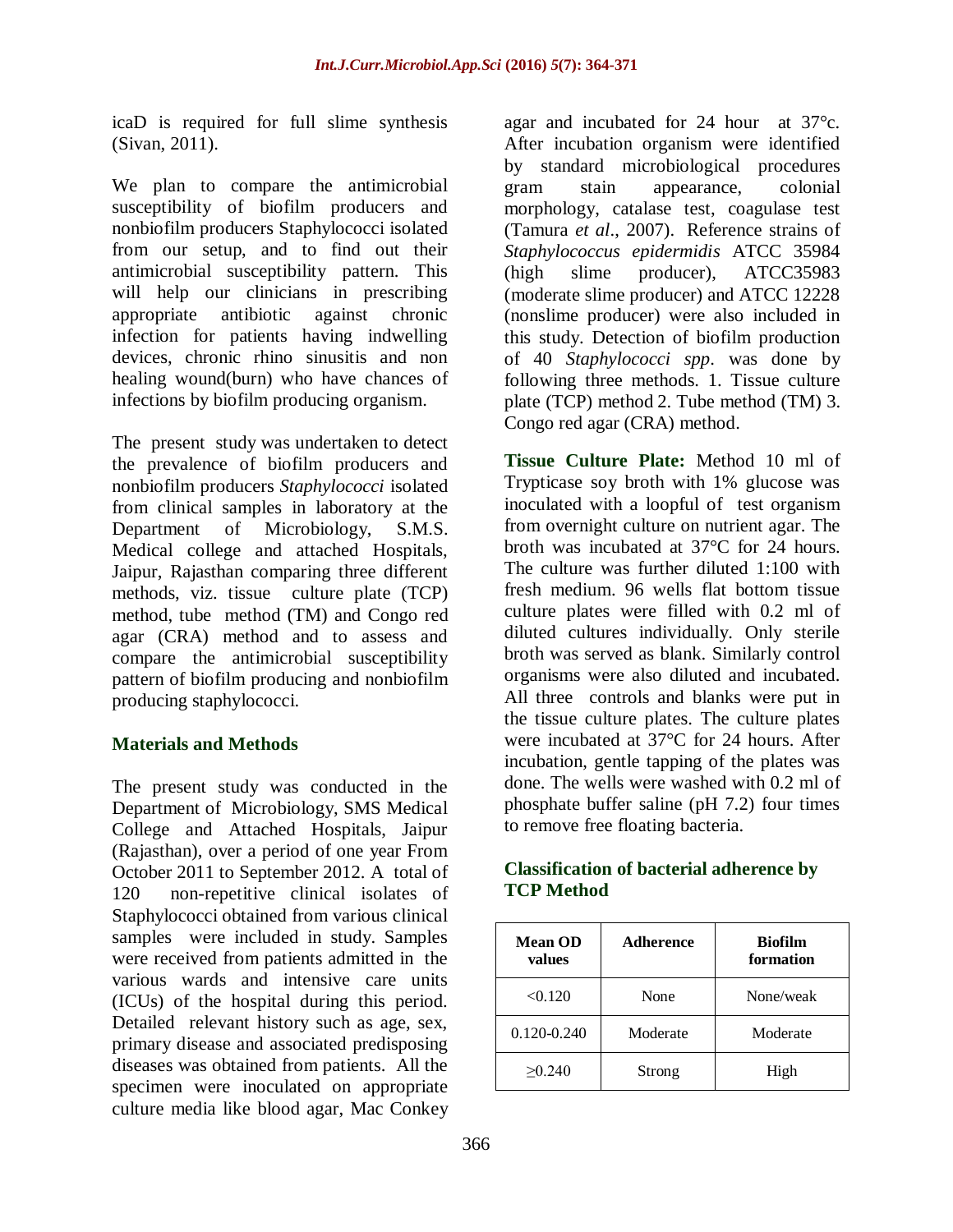Biofilms which remained adherent to the walls and the bottoms of the wells were fixed with 2% sodium acetate and stained with 0.1% crystal violet. Excess stain was washed with deionized water and plates were dried properly. Optical densities (OD) of stained adherent biofilm were obtained with a micro ELISA autoreader at wave length 570 nm. Experiment was performed in triplicate and repeated thrice. Average of OD values of sterile medium were calculated and subtracted from all test values (Tamura *et al*., 2007).

**Tube Method:** 10 ml Trypticase soy broth with 1% glucose was inoculated with a loopful of test organism from overnight culture on nutrient agar individually. Broths were incubated at 37°C for 24 hours. The cultures were decanted and tubes were washed with phosphate buffer saline (pH 7.3). The tubes were dried and stained with 0.1% crystal violet. Excess stain was washed with deionized water. Tubes were dried in inverted position. In positive biofilm formation, a visible stained film was seen lining the wall and bottom of the tube. Experiments were done in triplicate for 3 times and read as absent, weak, moderate and strong.

**CongoRed Method -** The medium composed of Brain heart infusion broth (37 gm/l), sucrose (5gm/l), agar number 1 (10 gm/l) and Congo red dye (0.8 gm/l). Congo red stain was prepared as concentrated aqueous solution and autoclaved at 121°C for 15 minutes. Then it was added to autoclaved Brain heart infusion agar with sucrose at 55°C. Plates were inoculated with test organism and incubated at 37°C for 24 to 48 hours aerobically. Black colonies with a dry crystalline consistency indicated biofilm production.

Antibiotic sensitivity test was done on Muller-Hinton agar (MHA) using following

antibiotic discs- amoxycillin-clavulanic acid (20/10 mg), Clindamycin (2 µg), oxacillin (1μg), ciprofloxacin(5μg), erythromycin (15μg), ticarcillin-Clavulanic acid (75/10μg) gentamicin (10μg), doxycycline (30μg), linezolid (30μg), vancomycin (30μg), Antibiotics discs were procured from HiMedia Laboratories.

ATCC *Staphylococcus aureus* 25922 was used as control. Antibiotic sensitivity test was done as per Kirbybauer disc diffusion method.

### **Results and Discussion**

Bacterial biofilm has long been considered as a virulence factor contributing to infection associated with various medical devices and causing nosocomial infection (Sivan, 2011). The different mechanisms, by which biofilm producing organism cause disease are detachment of the cells from medical device biofilm causing bloodstream and urinary tract infection, endotoxin formation, resistance to host immune system and generation of resistance through plasmid exchange.

In the present study, we isolated 120 strains of Staphylococci from samples of urinary catheter tips $(40)$ , wound swabs $(40)$  and paranasal sinus mucosa of chronic sinusitis(40), received from different wards and ICUs of SMS Medical College & Attached Hospitals, Jaipur, over a period of one year. Biofilm detection was done by three different methods i.e. Tissue Culture Plate method, Tube method and Congo Red Agar method. We compared the results of different methods, along with determination of antimicrobial susceptibility pattern of the isolates.

In our study, out of 120 staphylococci, we isolated 72 (60%) and 48 (40%) CPS and CNS respectively. Similarly, Gjødsbol *et al*.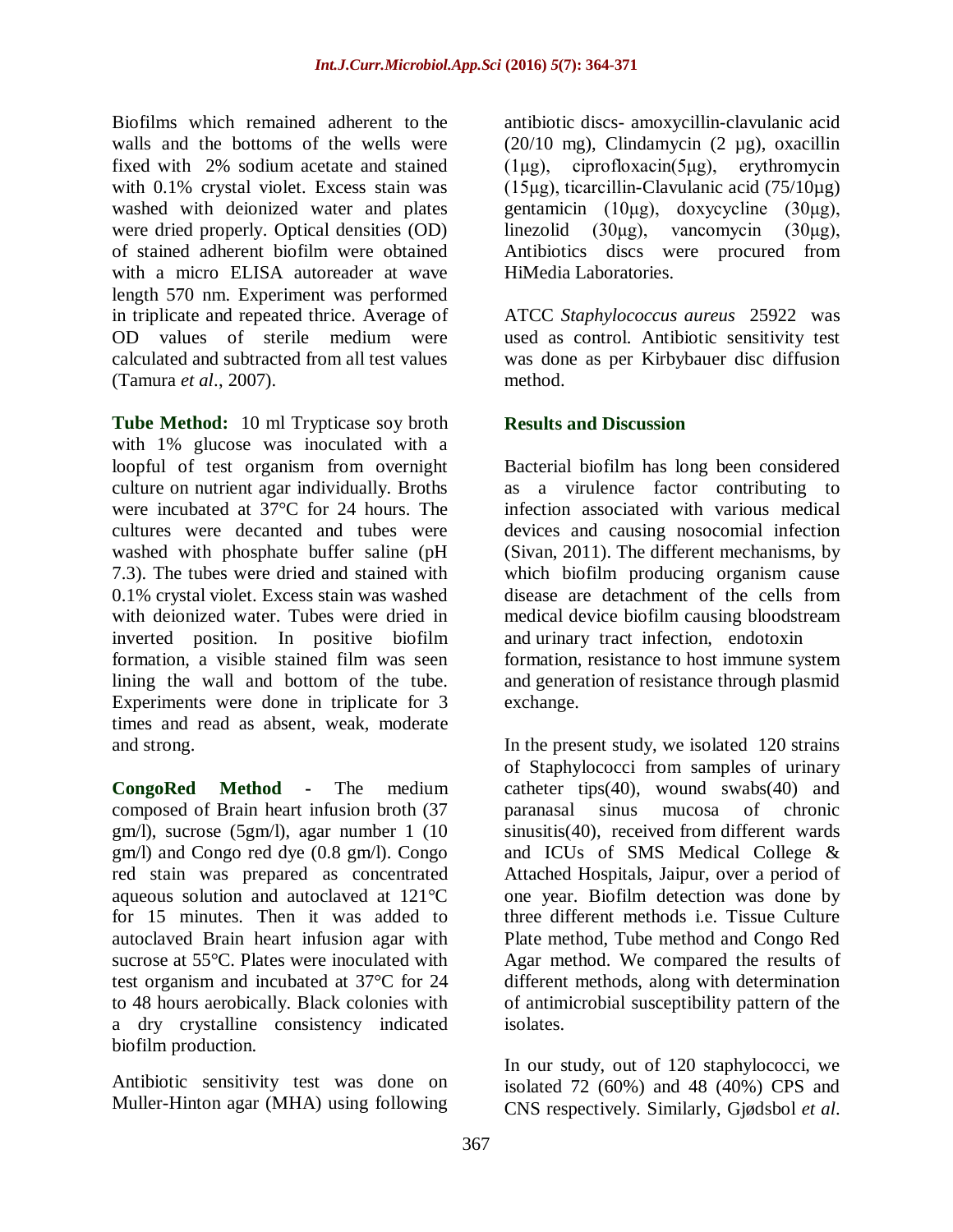in their study found *S. aureus* as the most common isolate. Bose *et al*. reported that out of 179 staphylococcus spp. 68 (38%) were CPS and 111 (62%) were CNS. Hassan *et al*. reported that out of 45 isolates 18(40%) were CPS and 27 (60%) were CNS. This difference in rate of isolation might be due to difference in type of sample taken for study and sample size.

In our study, out of 72 CPS isolates, 43 (59.88%) andout of 48 CNS isolates , 28 (58.33%) were biofilm producers.Near similar results were obtained by different authors. Mathur *et al*., reported 53.81% biofilm producers out of 152 CNS isolates**.**  Knobloch *et al*., reported 57.1% biofilm producers out of 128 S.aureus, However, different incidence of biofilm producers was found by different authors ranging from 48% to 81%.

In the current study, three different methods for detection of biofilm formation were used and their results were compared to find out the most appropriate method for demonstrating biofilm. Out of the 120 2isolates, the TCP method detected biofilm in 71 isolates (59.16%), TM method detected biofilm in 56 isolates (46.66%) and CRA method detected biofilm in 34 isolates (28.33%). The present study showed the TCP method to be most sensitive for the

biofilm detection, followed by the TM and CRA method.

Other authors have also reported TCP as the most sensitive method for biofilm detection. According to Mathur *et al.*, 82 (53.94%) were biofilm producers by TCP method, 63 (41.4%) by TM and 8 (5.2%) by CRA method.

Knobloch *et al.*, reported 3.8%, 40.08% and 57.1% biofilm formation by CRA, TM and TCP method respectively.

Bose *et al*., reported 97 (54.19%) were biofilm producers by TCP method, 76 (42.46%) by TM method and 11 (6.15%) by CRA method.

Among 110 isolates, tested by Hassan *et al*, the TCP method showed biofilm in 70 isolates (63.6%), tube method in 54 (49%) and CRA method in 11 (10%) isolates.

Our study shows TCP is the better screening test for biofilm production than CRA and TM. The test is easy to perform and assess both qualitatively and quantitatively. In our study, positivity rate of CRA method was higher than observed by other workers, e.g. Mathur *et al*. Who has reported 5.26% biofilm producers by CRA method.

| Sources                         | Coagulase positive<br>Staphylococci | Coagulase negative<br>Staphylococci |  |  |
|---------------------------------|-------------------------------------|-------------------------------------|--|--|
|                                 |                                     |                                     |  |  |
| Wound swabs $(n=40)$            | 28                                  |                                     |  |  |
| Urinary catheter tips $(n=40)$  |                                     |                                     |  |  |
| Paranasal sinus mucosa $(n=40)$ | 30                                  |                                     |  |  |
| $Total(n=120)$                  |                                     |                                     |  |  |

#### **Table.1** Distribution of *Staphylococci* in the different isolates(n=120)

Table. 1 Shows Depicts the distribution of Staphylococci in different isolates into coagulase positive and coagulase negative Staphylococci. Out of 120 Staphylococci, 72 (60%) were coagulase positive and 48 (40%) coagulase negative Staphylococci. Maximum number of CPS i.e.30 out of 40 were from PNS mucosal isolates and maximum number of CNS i.e. 26 out of 40 were from Urinary catheter tips isolates.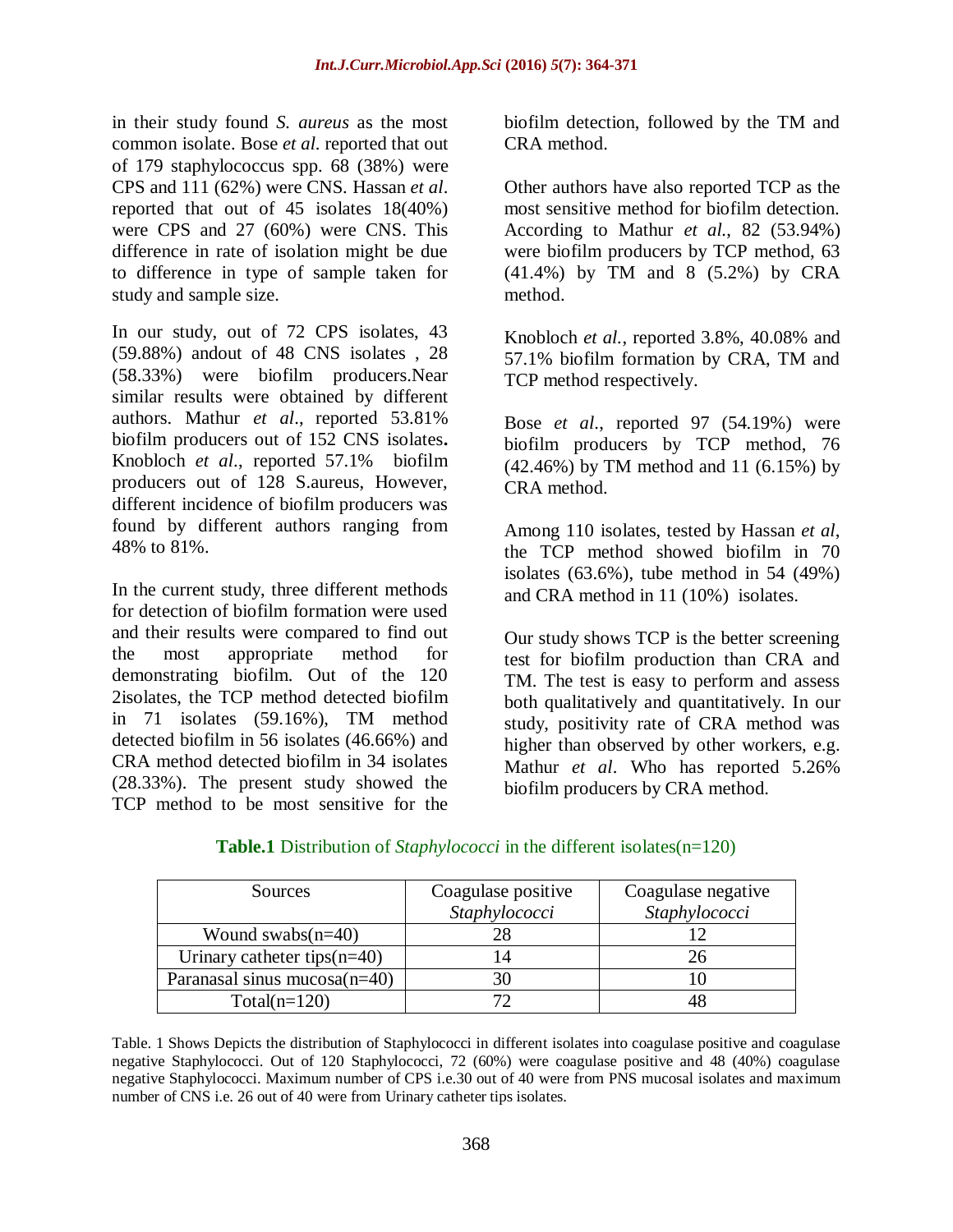| <b>Biofilm formation</b> | $TCP \%$   | <b>TM %</b> | $CRA$ %    |  |  |
|--------------------------|------------|-------------|------------|--|--|
|                          |            |             |            |  |  |
| <b>High</b>              | 27(22.5%)  | 22(18.33%)  | 11(9.16%)  |  |  |
| <b>Moderate</b>          | 44(36.66%) | 34(28.33%)  | 23(19.16%) |  |  |
| <b>Weak/None</b>         | 49(40.83%) | 64(53.33%)  | 86(71.66%) |  |  |

|  |  | <b>Table.2</b> Grading of biofilm formation in Total Isolates by the three different methods $(n=120)$ |  |  |
|--|--|--------------------------------------------------------------------------------------------------------|--|--|
|  |  |                                                                                                        |  |  |

Table 2 shows the grading of bacterial biofilm formation in total staphylococcal isolates by three different methods i.e. TCP, TM, CRA method into high, moderate and weak/none biofilm producers as depicted in figure 7. Out of three methods TCP method detected strong biofilm production in maximum number of isolates 22.5%, whereas detection of strong biofilm production by TM and CRA methods was seen 18.33% and 9.16% respectively. The TCP method had also detected more moderate biofilm producing bacteria 36.66% as compared to other methods i.e. 28.33% and 19.16% by the TM and CRA methods respectively.

#### **Table.3** Biofilm production of Staphylococci with regards to source of isolation

| <b>Source</b>                   | <b>CPS</b> |            |           | <b>CNS</b> | <b>Total</b> |
|---------------------------------|------------|------------|-----------|------------|--------------|
|                                 | <b>BP</b>  | <b>NBP</b> | <b>BP</b> | <b>NBP</b> |              |
| <b>Wound swabs</b>              | 15         | 13         | 06        | 06         | 40           |
| <b>Urinary Catheter</b><br>tips | 07         | 07         | 15        | 11         | 40           |
| <b>PNS</b>                      | 21         | 09         | 07        | 03         | 40           |
| <b>Total</b>                    | 43         | 29         | 28        | 20         | 120          |

CPS = Coagulase positive Staphylococci CNS = Coagulase negative Staphylococci  $BP = Biofilm producer$   $NBP = Non Biofilm producer$ 

Table 3 shows that maximum number of biofilm producing Staphylococci i.e. 28 out of 40, were from PNS mucosal isolates. Among 28, 21 were coagulase positive and 07 coagulase negative Staphylococci. In wound swab isolates, 21 were biofilm producers, in which 15 were coagulase positive and 6 coagulase negative Staphylococci. In urinary catheter tip isolates, 22 were biofilm producer, in which 15 were coagulase negative and 7 coagulase positive Staphylococci.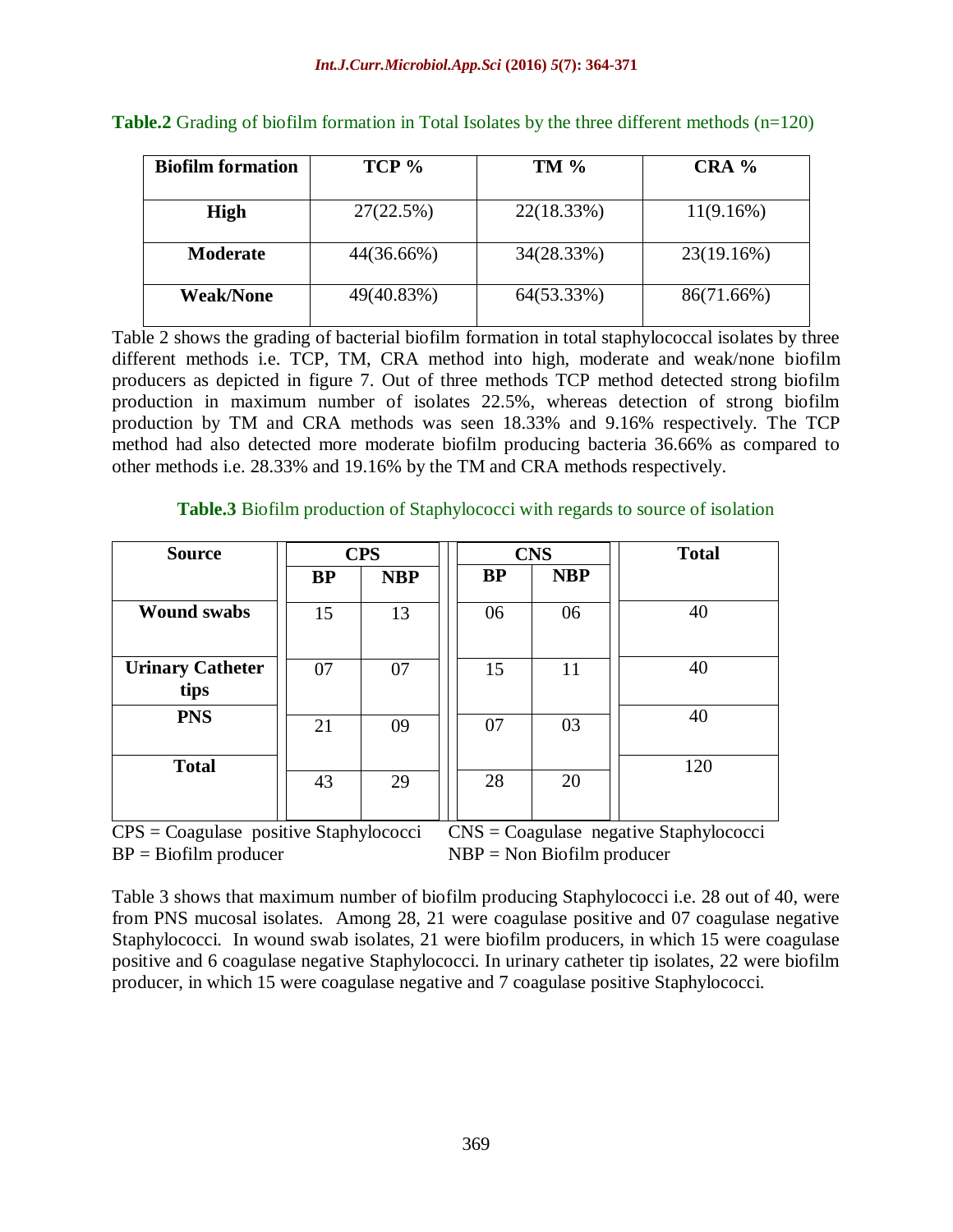| Antibiotics            | Resistance in % |                | Resistance in % of |                | p value   |
|------------------------|-----------------|----------------|--------------------|----------------|-----------|
|                        | of              | $BF*$ isolates | NBF <sup>†</sup>   |                |           |
|                        | $(n=71)$        |                | isolates $(n=49)$  |                |           |
|                        | n               | $\%$           | N<br>$\%$          |                |           |
| Amoxiclav              | 51              | 71.83          | 22                 | 44.89          | 0.005     |
| Ciprofloxacin          | 49              | 69.01          | 20                 | 48.80          | 0.004     |
| Clindamycin            |                 |                |                    |                | 0.021     |
|                        | 57              | 80.28          | 29                 | 59.18          |           |
| Erythromycin           |                 |                |                    |                | 0.062     |
| Gentamicin             | 52              | 73.23          | 27                 | 55.10          | 0.043     |
| Oxacillin              | 49              | 69.01          | 24                 | 48.97          | 0.862     |
| Vancomycin             | 67              | 94.36          | 45                 | 91.83          | <b>NA</b> |
|                        |                 |                | $\Omega$           | $\Omega$       |           |
| Doxycycline            | $\Omega$        | $\Omega$       |                    |                | 0.892     |
| Linezolid              | 47              | 66.19          | 31                 | 63.26          | NA        |
| Ticarcillin/Clavulinic | $\theta$        | $\Omega$       | $\overline{0}$     | $\overline{0}$ | 0.053     |
| acid                   | 71              | 100            | 45                 | 91.83          |           |

**Table.4** Antibiotic Resistance Pattern (in %) of biofilm forming (BF) and non biofilm forming (NBF) Staphylococci in Total isolates ( n=120)

Biofilm Forming  $NA \rightarrow Not$  Applicable

Table 4 shows the comparison of the resistance pattern of biofilm forming and Nonbiofilm forming Staphylococci in total 120 Staphylococcal isolates. This shows that the biofilm producers are more resistant to the various antibiotics as compared to the non-biofilm producers. The BF bacteria showed 69.01% resistance to ciprofloxacin as compared to NBF (40.80%) bacteria. There was similar resistance pattern between both the groups in case of oxacillin, doxycycline and ticarcillin/clavulinic acid . Vancomycin and linezolid are 100% effective in both the groups. The difference in the resistance pattern of these drugs was statistically significant ( $p < 0.05$ ).

#### **Fig.1** Enviornmental and cultural characterstic which affect the selection of biofilms multispecies



In this study antibiotic sensitivity pattern of various biofilm producers and non-producer *Staphylococci spp*. was studied. The significant and clinically relevant observation was that the high resistance

shown by biofilm producers to conventional antibiotics than non-biofilm producers. This observation was supported by other studies also. All strains were sensitive to linezolid and Vancomycin.